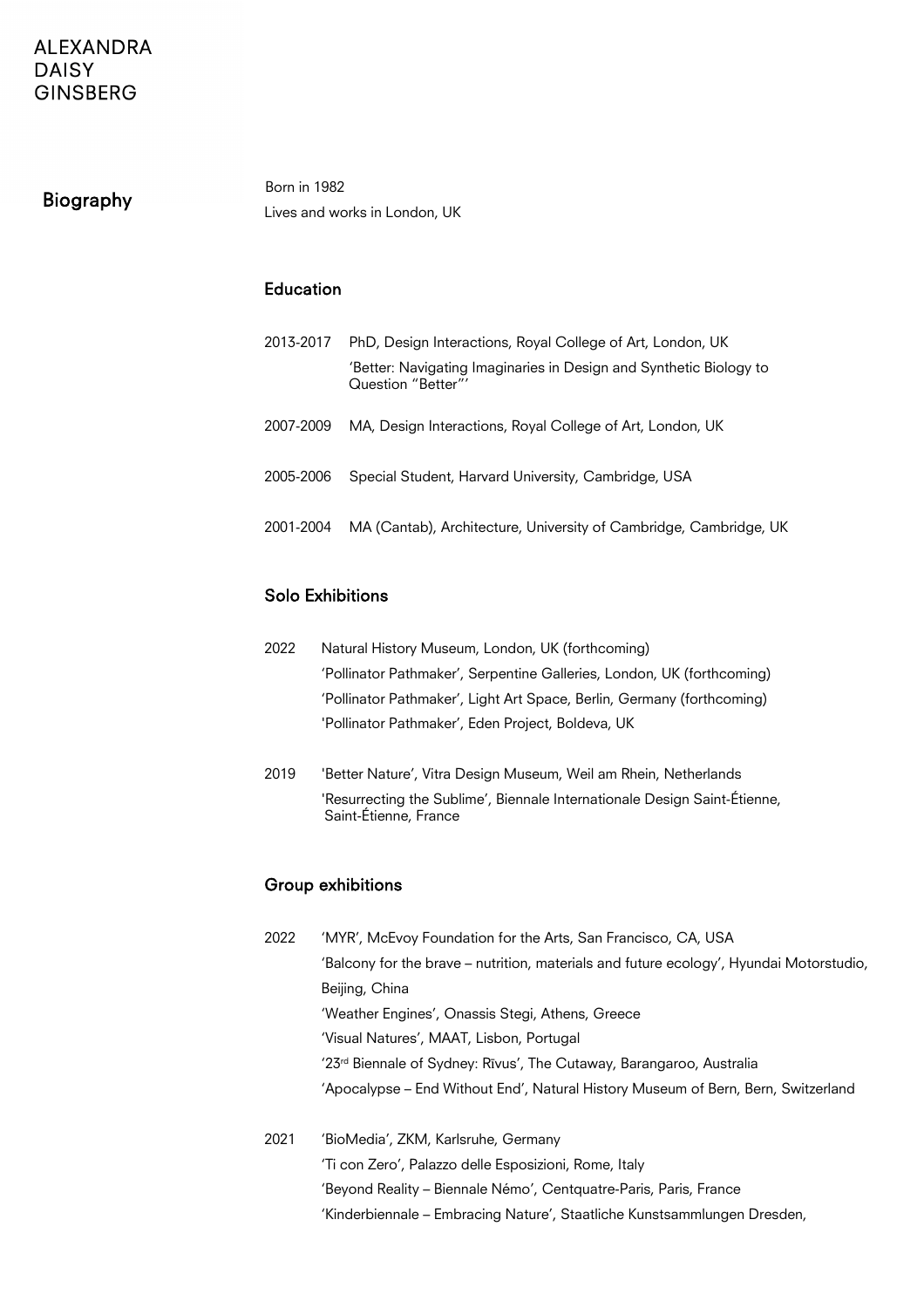|      | Dresden, Germany                                                                                         |
|------|----------------------------------------------------------------------------------------------------------|
|      | 'Nothing Makes Itself', Arko Art Center, Seoul, South Korea                                              |
|      | 'You and AI: Through the Algorithmic Lens', Onassis Stegi, Athens, Greece                                |
|      | 'UnNatural History', Herbert Art Gallery, Coventry, UK                                                   |
|      | 'How Will We Live Together?', Venice Architecture Biennale, Venice, Italy                                |
|      | 'The Normal', Talbot Rice Gallery, University of Edinburgh, Edinburgh, UK                                |
|      | 'Interspecies Futures', Centre for Book Arts, New York, USA                                              |
|      | 'Moving to Mars', Tekniska Museet, Stockholm, Sweden                                                     |
|      | 'Nature of Robotics: An Expanded Field', EPFL ArtLab, Lausanne,<br>Switzerland                           |
|      | 'Al: More than Human', World Museum, Liverpool, UK                                                       |
| 2020 | 'Hypertopia', State Studio, Berlin, Germany                                                              |
|      | 'Victor Papanek: The Politics of Design', Design Museum Den Bosch, Den<br>Bosch, Netherlands             |
|      | 'Starts Prize '20: Speculating on the Future through Art and Science', IMAL/<br>Bozar, Brussels, Belgium |
|      | 'Cyberarts 2020 - Prix Ars Electronica Exhibition', Offenes Kulturhaus, Linz,<br>Austria                 |
|      | 'And Say the Animal Responded?', FACT, Liverpool, UK                                                     |
|      | 'What If On Utopia in Art, Architecture and Design', Neues Museum,<br>Nürnberg, Germany                  |
|      | 'Victor Papanek: The Politics of Design', C-Mine, Genk, Belgium                                          |
|      | 'Survival of the Fittest', Kunstpalais, Erlangen, Germany                                                |
|      | 'Apocalypse - End Without End', Natural History Museum, Bern, Switzerland                                |
|      | 'Radical Botany', Eden Project, Boldeva, UK                                                              |
|      | 'Design + Science', Esther Klein Gallery, Philadelphia, PA, USA                                          |
| 2019 | 'Al: More than Human', Groningen Forum, Groningen, Netherlands                                           |
|      | 'Polarities: Psychology and Politics of Being Ecological', MU, Eindhoven,<br><b>Netherlands</b>          |
|      | 'Eco-Visionaries', Royal Academy, London, UK                                                             |
|      | 'Tentacular', Matadero, Madrid, Spain                                                                    |
|      | '24/7', Somerset House, London, UK                                                                       |
|      | 'Victor Papanek: The Politics of Design', Museu del Dessiny de Barcelona,<br>Barcelona, Spain            |
|      | 'Designs for Different Futures', Philadelphia Museum of Art, Philadelphia, PA,<br>USA                    |
|      | 'Moving to Mars', Design Museum, London, UK                                                              |
|      | 'Design + Science', University Gallery, University of East Michigan, Ypsilanti,<br>MI, USA               |
|      | 'OK CyberArts 2019 - Prix Ars Electronica Exhibition', Offenes Kulturhaus,<br>Linz, Austria              |
|      | 'Being Human', Wellcome Collection, London, UK                                                           |
|      | 'Eco-Visionaries: Art for a Planet in a State of Emergency', Matadero,<br>Madrid, Spain                  |
|      | 'MAK Design Lab', MAK Museum, Vienna, Austria                                                            |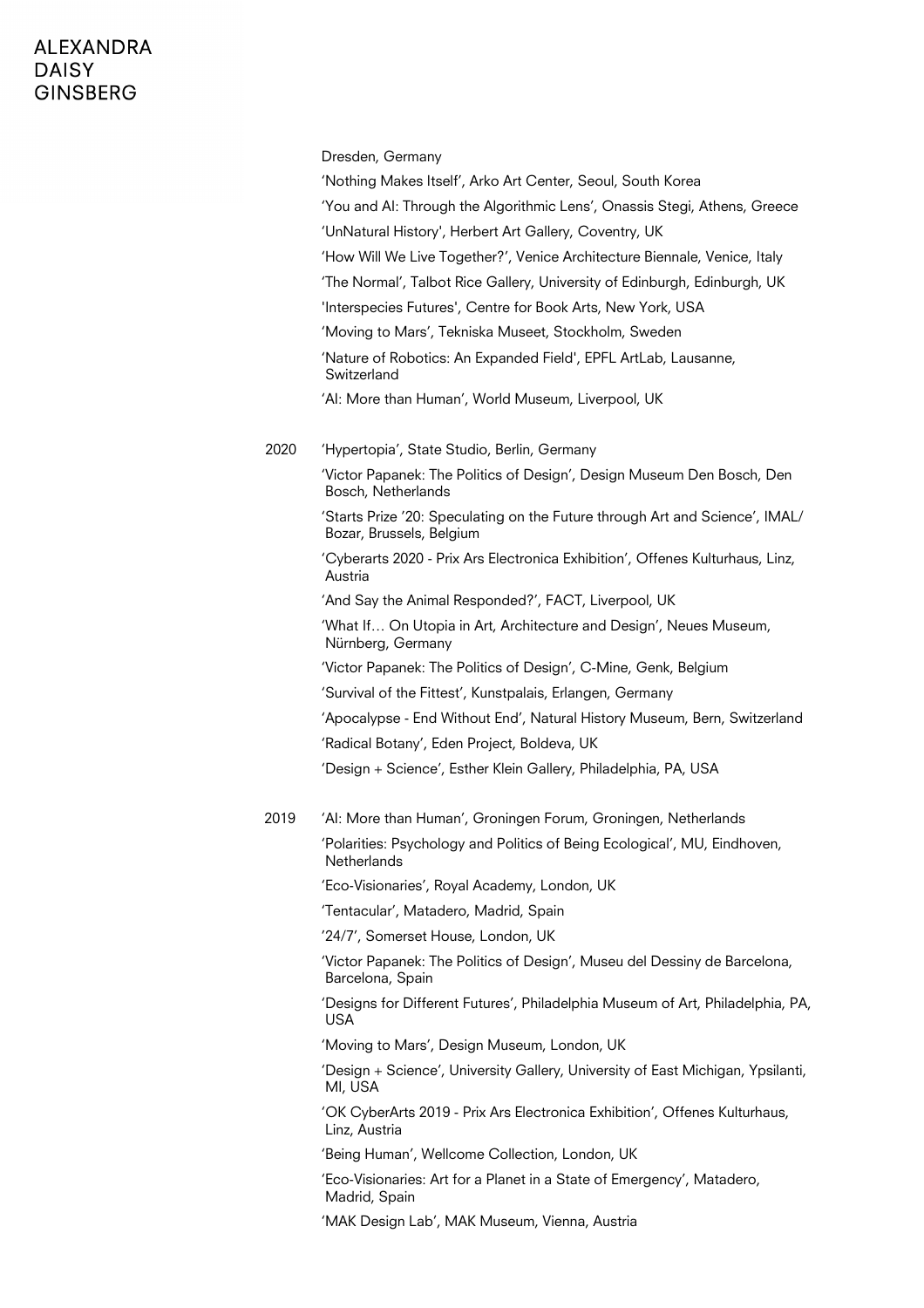|      | 'Al: More Than Human', Barbican Art Centre, London, UK                                                   |
|------|----------------------------------------------------------------------------------------------------------|
|      | 'Nature - Cooper Hewitt Design Triennial', Cooper Hewitt, Smithsonian<br>Design Museum, New York, USA    |
|      | 'Nature - Cooper Hewitt Design Triennial', Cube Design Museum, Kerkrade,<br><b>Netherlands</b>           |
|      | 'Broken Nature: Design Takes on Human Survival', The XXII Triennale di<br>Milano, Milan, Italy           |
|      | 'La Fabrique du Vivant', Centre Pompidou, Paris, France                                                  |
|      | 'Black Box', Institute of Genetic Medecine, Newcastle University, Newcastle,<br>UK                       |
| 2018 | 'HyperPrometheus', Perth Institute of Contemporary Arts, Perth, Australia                                |
|      | 'Victor Papanek: The Politics of Design', Vitra Design Museum, Weil am<br>Rhein, Germany                 |
|      | 'Eco-Visionaries', MAAT, Lisbon, Portugal                                                                |
| 2017 | '7th Moscow International Biennale of Contemporary Art', New Tretyakov<br>Gallery, Moscow, Russia        |
|      | '4IR Bio Lab', World Economic Forum: Annual Meeting of the New<br>Champions, Dalian, China               |
|      | 'Splice: Re_examining nature', Oulu Art Museum, Oulu, Finland                                            |
| 2016 | 'Top Cienca Syn Bio', CosmoCaixa, Barcelona, Spain                                                       |
|      | 'Beauty, Cooper Hewitt Design Triennial', San Jose Museum of Art, San<br>Jose, CA, USA                   |
|      | 'Manufactuur 3.0', Z33, Hasselt, Belgium                                                                 |
|      | 'The Life Fair', Het Nieuwe Instituut, Rotterdam, Netherlands                                            |
|      | 'Beauty, Cooper Hewitt Design Triennial', Cooper Hewitt Museum, New York<br>City, USA                    |
| 2015 | 'Globale: Exo-Evolution', ZKM   Center for Art and Media, Karlsruhe,<br>Germany                          |
|      | 'Przemiany Festival', Copernicus Science Centre, Warsaw, Poland                                          |
|      | 'What Design Can Do', Stedelijk Museum, Amsterdam, Netherlands                                           |
|      | 'Designs of the Year 2015', Design Museum, London, UK                                                    |
|      | 'Envelope', Peninsula Arts Gallery, Plymouth University, Plymouth, UK                                    |
| 2014 | 'The Future Is Not What It Used To Be', Istanbul Design Biennial, Istanbul,<br>Turkey                    |
|      | 'MINI Space Festival', BMW World, Munich, Germany                                                        |
|      | 'Sense Nonsense', Van Abbemuseum, Eindhoven, Netherlands                                                 |
|      | '360 IV International Festival of Contemporary Scientific Cinema',<br>Polytechnic Museum, Moscow, Russia |
|      | 'Brave Fixed World', Lodz Design Festival, Lodz, Poland                                                  |
|      | 'Dezeen and MINI Frontiers', Design Junction, London, UK                                                 |
|      |                                                                                                          |

2013 'Grow Your Own…', Science Gallery, Dublin, Ireland 'Bunny Smash: Design to Touch the World', Museum of Contemporary Art,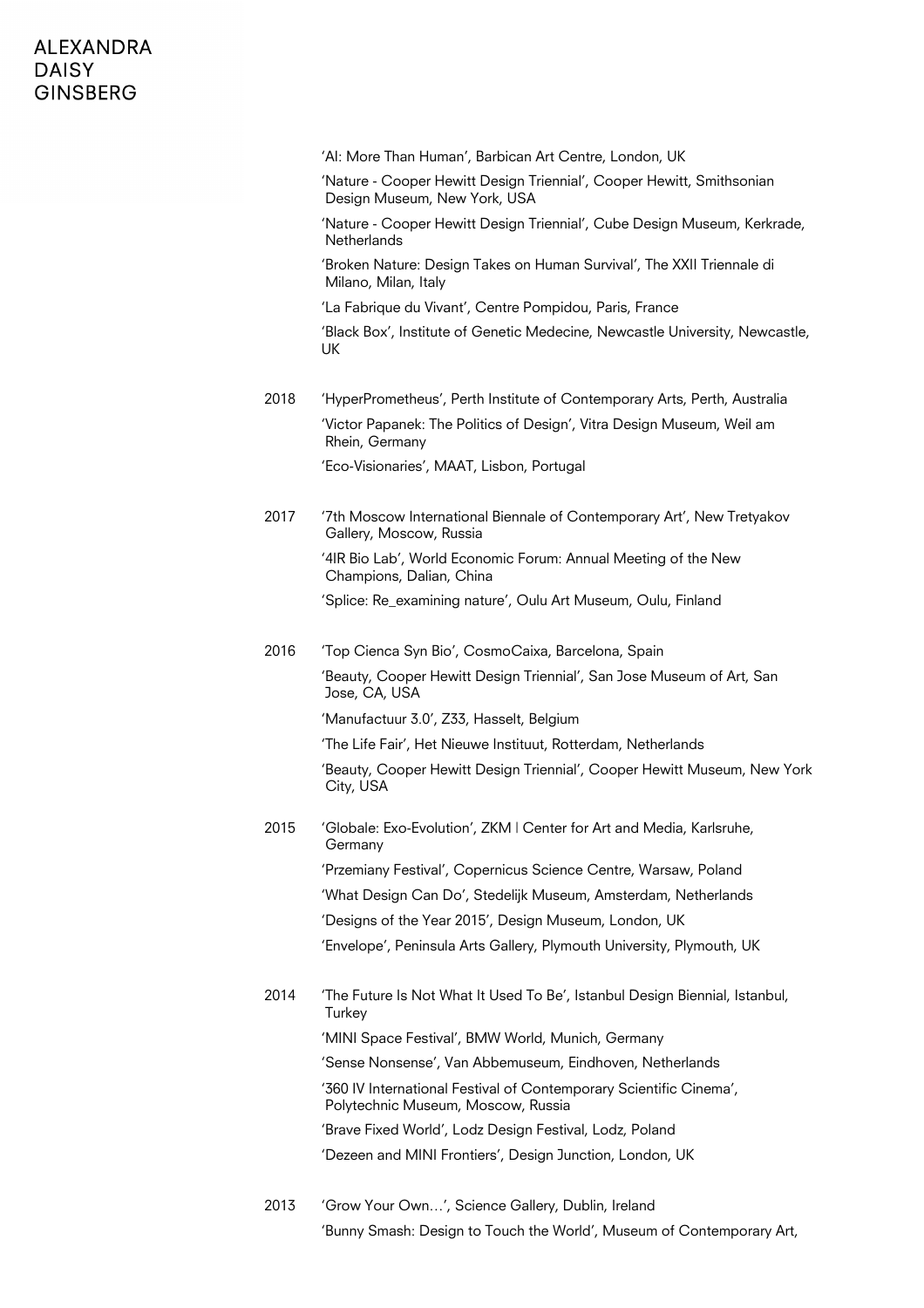|      | Tokyo, Japan<br>'Biodesign', Netherlands Architecture Institute, Rotterdam, Netherlands<br>'eConsciousness', The Central House of Artists, Moscow, Russia<br>'New Atlantis', KM Temporaer, Berlin, Germany<br>'Project Genesis', Ars Electronica, Linz, Austria<br>'En Vie/Alive: New Design Frontiers', Espace Fondation EDF, Paris, France |
|------|----------------------------------------------------------------------------------------------------------------------------------------------------------------------------------------------------------------------------------------------------------------------------------------------------------------------------------------------|
|      | 'Of a Technical Nature', AMOA-Arthouse, The Jones Center, Austin, TX, USA<br>'Abstrakte Welten Realisieren', LEAP, Transmediale & CTM Festival, Berlin,<br>Germany                                                                                                                                                                           |
| 2012 | 'Cartographies of Hope: Change Narrative', DOX Centre for Contemporary<br>Art, Prague, Czech Republic                                                                                                                                                                                                                                        |
|      | 'Material Matters: Future Furniture Fair', Droog Lab, Dutch Design Week,<br>Eindhoven, Netherlands                                                                                                                                                                                                                                           |
|      | 'The 37th Krakow Theatrical Reminiscences Festival', Krakow, Poland                                                                                                                                                                                                                                                                          |
|      | 'Creatures of the Future Garden', Spetrum, Perth, Australia                                                                                                                                                                                                                                                                                  |
|      | 'Micro Impact', Museum Boijmans Van Beuningen, Rotterdam, Netherlands                                                                                                                                                                                                                                                                        |
| 2011 | 'Curious Minds: New Approaches in Design', The Israel Museum, Jerusalem,<br>Israel                                                                                                                                                                                                                                                           |
|      | 'Long Short', The Long Short Now Foundation, San Francisco, CA, USA                                                                                                                                                                                                                                                                          |
|      | 'Design Faction', Lodz Design Festival, Lodz, Poland                                                                                                                                                                                                                                                                                         |
|      | 'Imagine Science Film Festival', The Bell House, New York, USA                                                                                                                                                                                                                                                                               |
|      | 'What If?', Beijing International Design Triennial, National Museum of China,<br>Beijing, China                                                                                                                                                                                                                                              |
|      | 'Q.E.D: Quod Erat Demonstrandum', LJMU Art & Design Academy,<br>Liverpool, UK                                                                                                                                                                                                                                                                |
|      | 'INDEX Awards', Copenhagen Design Week, Copenhagen, Denmark                                                                                                                                                                                                                                                                                  |
|      | 'Talk to Me', Museum of Modern Art, New York, USA                                                                                                                                                                                                                                                                                            |
|      | 'Variable Future', Bòlit Contemporary Art Centre, Girona, Spain                                                                                                                                                                                                                                                                              |
|      | 'Bio: Fiction Science, Art & Film Festival', Natural History Museum, Vienna,<br>Austria                                                                                                                                                                                                                                                      |
|      | 'Life 2.0: Artifice to Synthesis', Science Exchange, Royal Institute of<br>Australia, Adelaide, Australia                                                                                                                                                                                                                                    |
|      | 'Becoming TransNatural', Trouw, Amsterdam, Netherlands                                                                                                                                                                                                                                                                                       |
|      | 'Brit Insurance Designs of the Year', Design Museum, London, UK                                                                                                                                                                                                                                                                              |
| 2010 | 'Hyperlinks: Architecture & Design', The Art Institute of Chicago, Chicago,<br>IL, USA                                                                                                                                                                                                                                                       |
|      | 'Haip 10/ New Nature Festival', Kiberpipa, Ljubljana, Slovenia                                                                                                                                                                                                                                                                               |
|      | 'Alter Nature: We Can', Z33, Hasselt, Belgium                                                                                                                                                                                                                                                                                                |
|      | 'Demain C'est Aujourd'hui', Biennale Internationale Design Saint-Étienne,<br>Saint-Étienne, France                                                                                                                                                                                                                                           |
|      | 'Nano Supermarket by Next Nature', Dutch Design Week, Eindhoven,<br>Netherlands                                                                                                                                                                                                                                                              |
|      | 'Museum of the Future', Ars Electronica Center, Linz, Austria                                                                                                                                                                                                                                                                                |
|      | 'Repair', Ars Electronica Festival, Linz, Austria                                                                                                                                                                                                                                                                                            |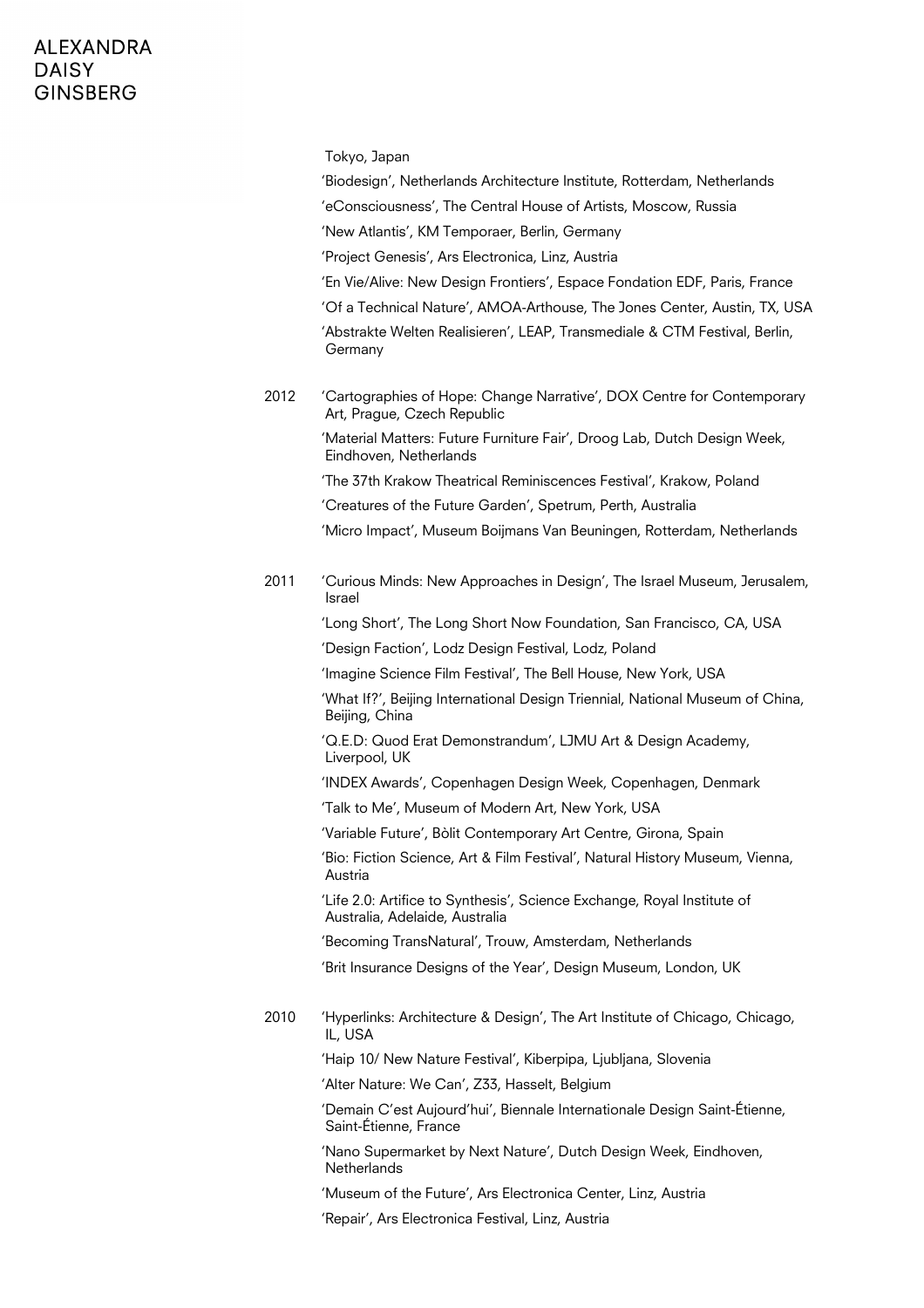'They Go Round and Round', 0047, Oslo, Norway 'The Art and Science of Systems Biology', Santa Fe Complex, Santa Fe, USA 'Wellcome Trust Windows', Wellcome Trust HQ, London, UK

2009 'What If?', Science Gallery, Dublin, Ireland 'Sustain', Royall College of Art (online), London, UK 'Royal College of Art Show 2009', Royal College of Art, London, UK 'Boom! Work in Progress Show', Royal College of Art, London, UK

- 2008 'Designing Debate: Biomedical Futures' Royal College of Art, London, UK 'BioSysBio Showcase', Imperial College, London, UK 'The Revolution is Set: Bring it to the Table', Spring Gallery, New York, USA 'Design Interations Work in Progress Show', Royal College of Art, London, UK
- 2006 'Touching the City', Westbourne Grove Church Art Space, London, UK 'City Animation', Harvard University Film Archive, Bristol, UK; Cambridge, USA

'Antimaps Animation', Harvard University, Ann Arbor, USA; Bristol, UK; Cambridge, USA

'Compendium: The Work of the University of Cambridge Department of Architecture', RIBA, London, UK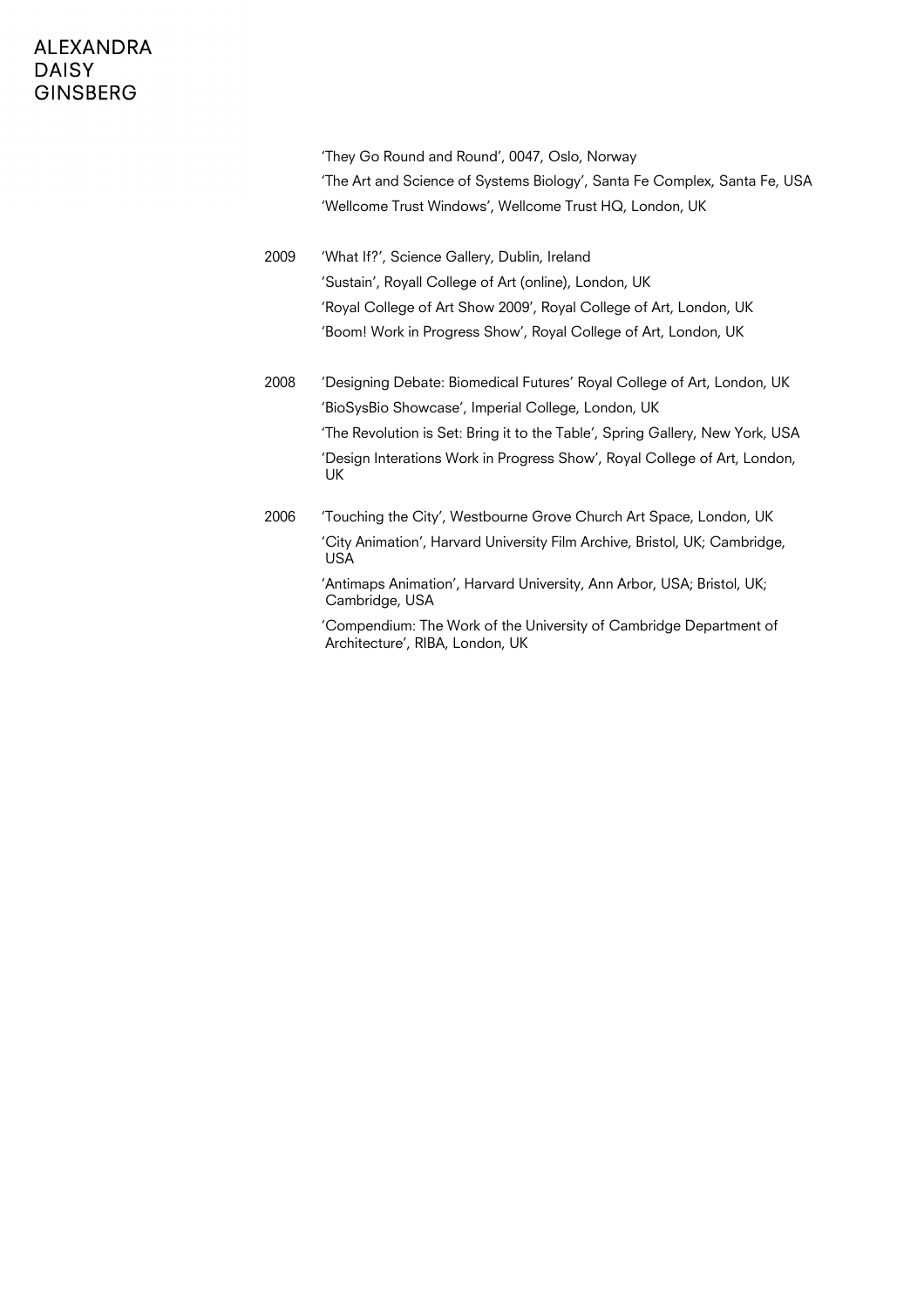#### Residencies, Fellowships, Commissions, Projects

- 2022 Commission, Serpentine Galleries, London, UK Commission, Light Art Space, Berlin, Germany
- 2021 Commission, The Eden Project, Cornwall, UK
- 2019 Commission, Somerset House & A/D/O, London, UK Commission, Vitra Design Museum & Design Museum, London, UK Commission, Cooper Hewitt, Smithsonian Design Museum and Cube Design Museum, New York, USA
- 2018 Residency, Somerset House Studios, London, UK (ongoing) Guest Co-Editor, Journal of Design and Science, MIT Press, Cambridge, USA
- 2017 Commission, Engineering Life, University of Edinburgh, UK
- 2014 Commission, Dezeen and MINI Frontiers, London, UK Commission, SynbiCITE, Imperial College, London, UK Programme Curator, 'V&A Late: Synthetic Aesthetics', Victoria & Albert Museum, London, UK
- 2013 Lead Curator, 'Grow Your Own… Life After Nature', Science Gallery, Dublin, Ireland Commission, Science Gallery, Dublin, Ireland Commission, EDF Foundation, Paris, France
- 2010 Design Fellow, Synthetic Aesthetics, Stanford University, USA, University of Edinburgh, UK (until 2013)

Visiting Fellow, ESRC Genomics Forum, University of Edinburgh, UK

Workshop Curator & Co-Leader, Synthesis, Arts Catalyst, UCL, University of Edinburgh, Wellcome Trust Award, London, UK

Visiting Tutor, ArtScience Bangalore iGEM Team, Srishti College of Art & Design, Bangalore, India

2009 Design Advisor, University of Cambridge iGEM Team, Cambridge, UK (until 2010) Residency, SymbioticA, School of Anatomy and Human Biology, University of Western Australia, Perth, Australia

Co-founder, AlterFutures, London, UK

Co-organiser, The Long Now London, London, UK

2005 Architectural Assistant, Architecture + Urbanism Unit, Greater London Authority, London, UK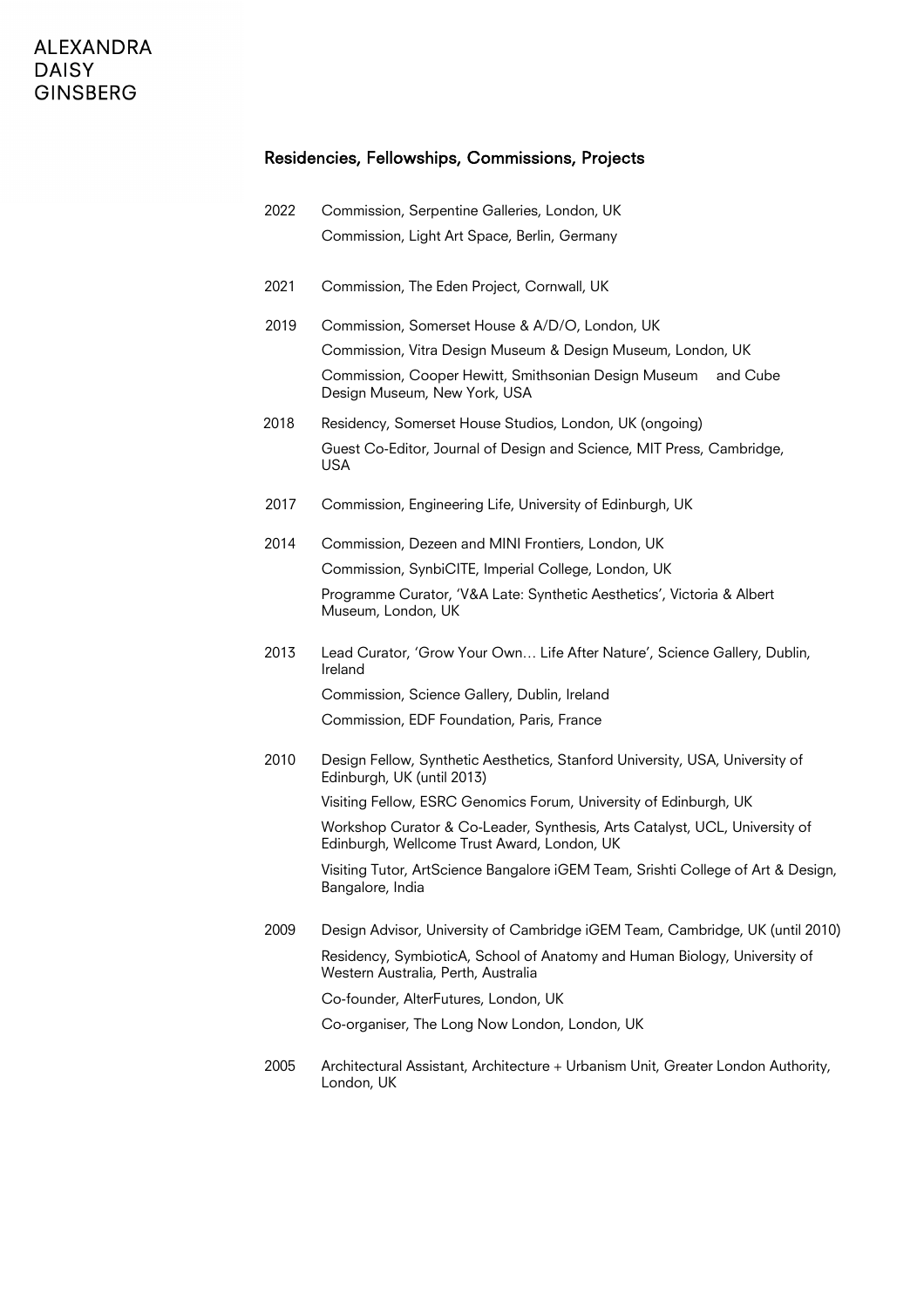#### Awards & Nominations

| 2020 | CyberArts 2020 – Interactive Art + (Honorary Mention), Prix Ars |
|------|-----------------------------------------------------------------|
|      | Electronica, Linz, Austria                                      |

- 2019 Changemaker Award, Dezeen Awards, London, UK The Rapoport Award for Women in Art & Tech, The Lumen Prize, London, UK Artificial Intelligence and Life Art (Honorary Mention), Prix Ars Electronica, Linz, Austria
- 2018 COAL Art and Environment Prize (Finalist), Paris, France Hublot Design Prize (Nomination), London, UK
- 2015 Designs of the Year (Nomination), Design Museum, London, UK World Technology Award - Design, New York, USA
- 2014 Ones to Watch, Financial Times, London, UK
- 2013 Rector's Award, PhD Scholarship, Royal College of Art, London, UK The Select Ten, Metropolis Magazine, New York, USA Future 50, Icon Magazine, London, UK
- 2012 Emerging Talent, London Design Medal, London, UK
- 2011 Design, World Technology Awards, New York, USA Best Documentary, Bio:Fiction Science, Art & Film Festival, Vienna, Austria Index: Design to Improve Life Awards (Finalist), Copenhagen, Denmark Brit Insurance Designs of the Year Award (Nomination), Design Museum, London, UK 20 Designers who will influence design in the next decade, Domus Magazine, Milan, Italy

EPRSC Knowledge Transfer Award, University of Southampton, UK

- 2010 VIDA Art & Artificial Life International Awards 12.0 (Special Mention), Spain FutureEverything Award (Nomination), Manchester, UK
- 2009 Australian Bicentennial Fellowship for Research at SymbioticA, University of Western Australia, Kings College, London, UK
- 2005 Herchel Smith Scolarship to Harvard University, Emmanuel College, University of Cambridge, UK
- 2004 Purcell Miller Tritton Prize, University of Cambridge, UK RIBA President's Medal Awards (Nomination), London, UK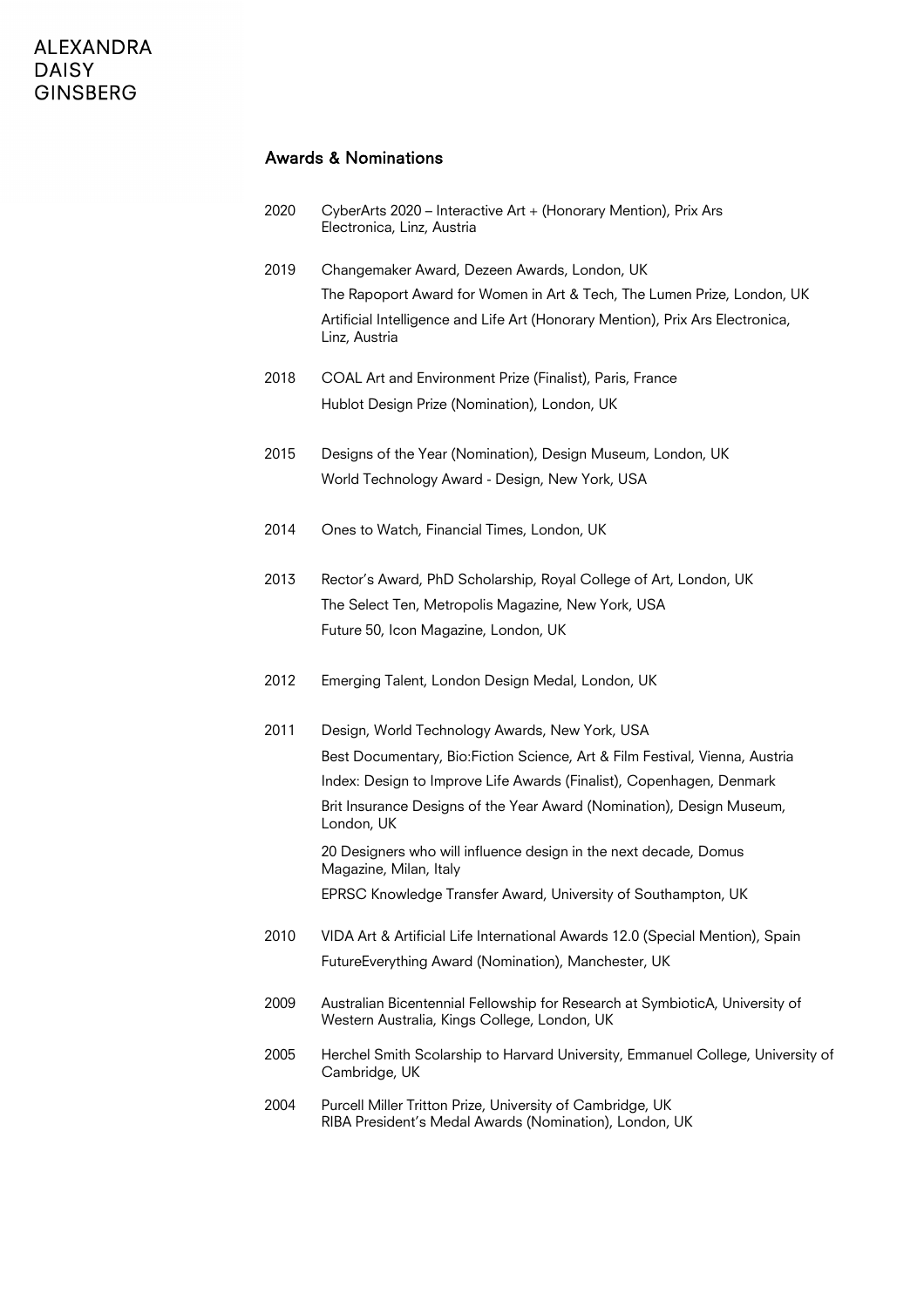#### Selected Publications

Ginsberg, A. D., 2022. "The Wilding of Mars", in Working at the Intersection, ed. Harriet Harris and Naomi House. London: Tate Publishing.

Ginsberg, A. D., 2021. "Alexandra Daisy Ginsberg", in Hyundai Commission 2021: Anicka Yi [exhibition catalogue], ed. Mark Godfrey. London: Tate Publishing.

Ginsberg, A. D., 2021. "Alexandra Daisy Ginsberg", in 140 Artists' Ideas for Planet Earth, ed. Hans Ulrich Hobrist and Kostas Stasinopoulos. London: Penguin.

Ginsberg, A.D., 2020. "Resurrecting the Sublime", in Nature Remade: Engineering Life, Envisioning Worlds, ed. Luis A. Campos et al. Chicago: University of Chicago Press.

Ginsberg, A.D. and Pestana, M., 2019. "Interview", in *Eco-Visionaries: Confronting a planet in* a state of emergency, ed. Gonzalo Herrero Delicado and Rosa Thompson. London: Royal Academy of Arts.

Ginsberg, A.D., 2019. In Search of Better Worlds. Urban-X Zine: 03: Better.

Ginsberg, A.D., 2019. "The Wilding of Mars", in Moving to Mars: Design for the Red Planet [Exhibition catalogue]. London: Design Museum.

Ginsberg, A.D., 2019. Better Nature [Exhibition catalogue]. Weil am Rhein: Vitra Design Museum.

Ginsberg, A.D., 2019. "Naturing/Renaturing", in Nature: Collaborations in Design, ed. Andrea Lipps et al. New York: Cooper Hewitt Design Museum.

Ginsberg, A.D., 2019. "Critical Imaginaries", in Studio Time: Future Thinking in Art and Design, ed. Jan Boelen et al. Hasselt: Z33.

Ginsberg, A.D., 2019. "Better Nature", in Broken Nature, ed. Paola Antonelli and Ala Tannir. Verona: Elcograf S.p.A.

Ginsberg, A.D., 2018-19. Other Biological Futures. Journal of Design and Science (Issue 4).

Ginsberg, A.D. and Chieza, N.A. 2018. *Editorial*. Journal of Design and Science (4).

Ginsberg, A.D., 2018. "Reading the Small Print", in The Future Starts Here, ed. Rory Hyde et al. London: Victoria and Albert Museum.

Ginsberg, A.D., 2014. Robocrop. Icon Magazine (October).

Ginsberg, A.D., 2015. Synthetic biology could use some questions from humans. WIRED, UK (February).

Ginsberg, A.D., et al., 2014. Synthetic Aesthetics: Investigating Synthetic Biology's Designs on Nature. Cambridge, MA: MIT Press.

Ginsberg, A.D. et al., 2013. Grow Your Own... Life After Nature. Dublin: Science Gallery.

Ginsberg, A.D., 2013. The Prefuture of Synthetic Biology. Volume (35).

Ginsberg, A.D., 2012. *Sensation: Editorial Overview*. Current Opinion in Chemical Biology, Vol. 16 (5–6).

Ginsberg, A.D., 2012. Molecular Gastronomy of the Future. DAMn Magazine (35).

Ginsberg, A.D., 2011. Designs on Nature. RSA Journal (Winter).

Ginsberg, A.D., 2011. The Irrational Genome Design Contest. Thresholds (38).

Ginsberg, A.D., 2010. The Biological Turk, in The Last Newspaper. New York: New Museum.

Ginsberg, A.D., 2010. To Form and Multiply. Design Indaba, Q2 (2010).

Ginsberg, A.D., & Catts, O., 2010. The Well-Oiled Machine. Icon Magazine, (February). Ginsberg, A.D., 2009. *Building New Life Forms at the iGEM Jamboree*. WIRED UK (online).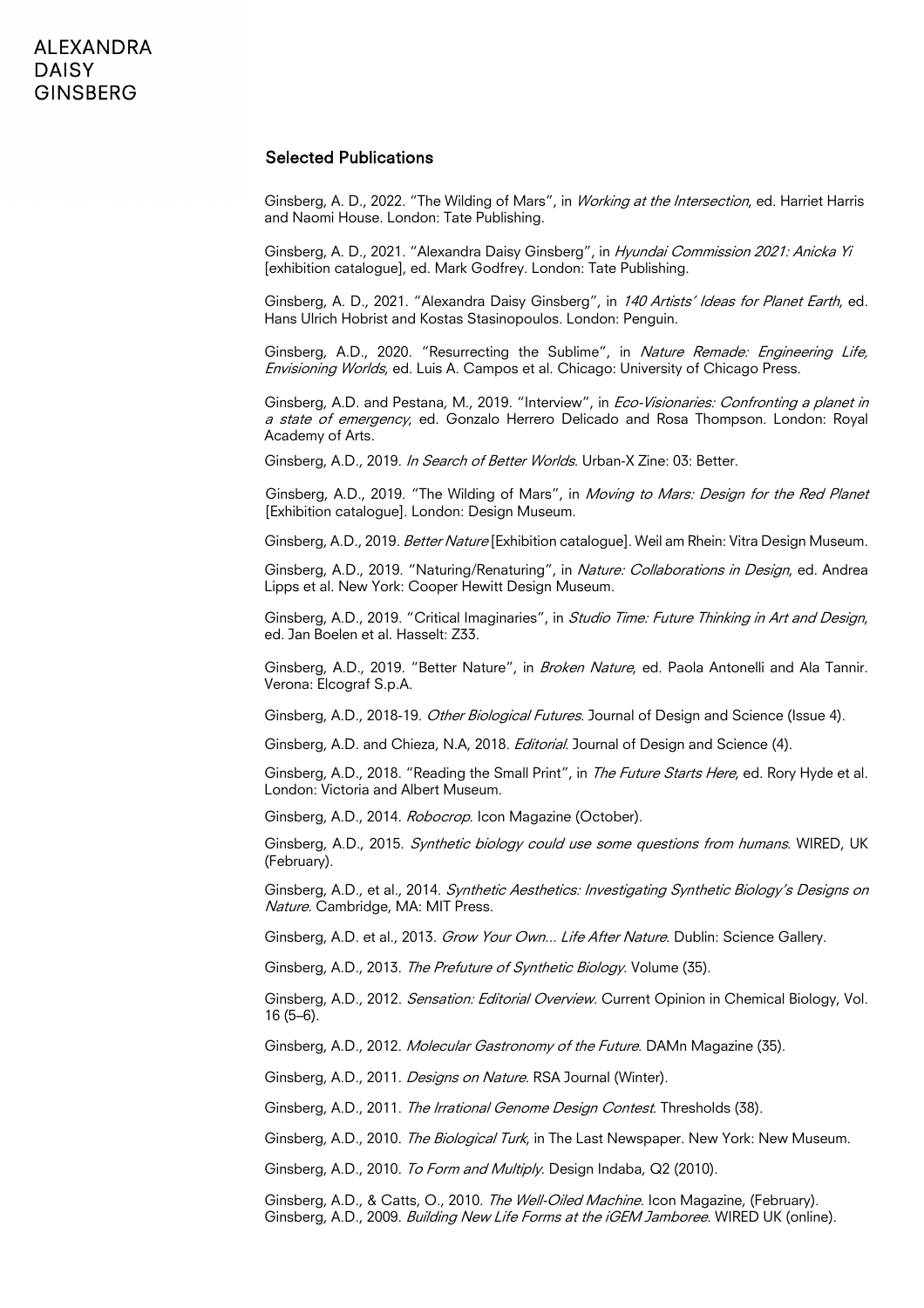#### Selected Talks

| 2022. | 'What is a 'Better' World'?', Aesthetica Magazine, York, UK             |
|-------|-------------------------------------------------------------------------|
|       | 'Knowledge Holders', Biennale of Sydney, Sydney, Australia              |
|       | 'Living Artworks: Fusing Art, Technology and Nature', The Trustees, USA |
|       | 'Being With', Biennale of Sydney, Sydney, Australia                     |
|       | 'Creative Coalition', Eden Project, Cornwall, UK                        |

2021 'Festival of Discovery', Eden Project, Cornwall, UK

'Programmable Nature: Conversations with Artists', University of Glasgow, Glasgow, UK

'Cross-Challenge: Caring Co-Existence', Academy of Fine Arts, Munich, Germany

'Art & Nature', Art Fund, London, UK

'Alexandra Daisy Ginsberg: On Media and Extinction Viewfinder: Women's', Smithsonian, Washington DC, USA

'We Need to Talk About Extinction', Natural History Museum, London, UK

'Cultivating Common Ground – Art and Botany from Tucson to Jerusalem', the VOV, London, UK

'Of Public Interest', Royal Institute of Art, Stockholm, Sweden

'Rewilding the Future', Talbot Rice Gallery, University of Edinburgh, Edinburgh, UK

'Back to Earth', Serpentine Gallery, London, UK

'Paola Antonelli interviews Alexandra Daisy Ginsberg on Designing for Nature', Design Emergency

2020 'Hypertopia: Digital Field Trip', State Studio, Berlin, Germany

'Science and the Arts Winners Q&A', Falling Walls, Berlin, Germany

'Creative Questions Challenge: Ecology – Technology', Ars Electronica Festival, Linz, Austria

'#FindingBeauty in Quarantine Times: Conversation with Ben Vickers and Jakob Kudsk Steensen', Yound Global Leaders, World Economic Forum

'Eco-Visionaries Symposium', Royal Academy, London, UK

2019 'Conversation: COP25 as Fieldwork', Museo Nacional Tyssen-Bornemisza, Madrid, Spain

'Dezeen Day', BFI Southbank, London, UK

'Dean's Lecture Series', GSAPP, Columbia University, New York, USA 'Artist's Talk, Better Nature', Vitra Design Museum, Weil am Rhein, Germany 'Forum Vertigo', Centre Pompidou, Paris, France 'Terrains D'Entente', Biennale Design Internationale, Saint-Étienne, France

2018 'Keynote, Minds100', Swiss Innovation Forum, Basel, Switzerland 'V&A Future Series: Design For Change', V&A Museum, London, UK 'Perspective Tour with Dr Alexandra Daisy Ginsberg', Wellcome Collection, London, UK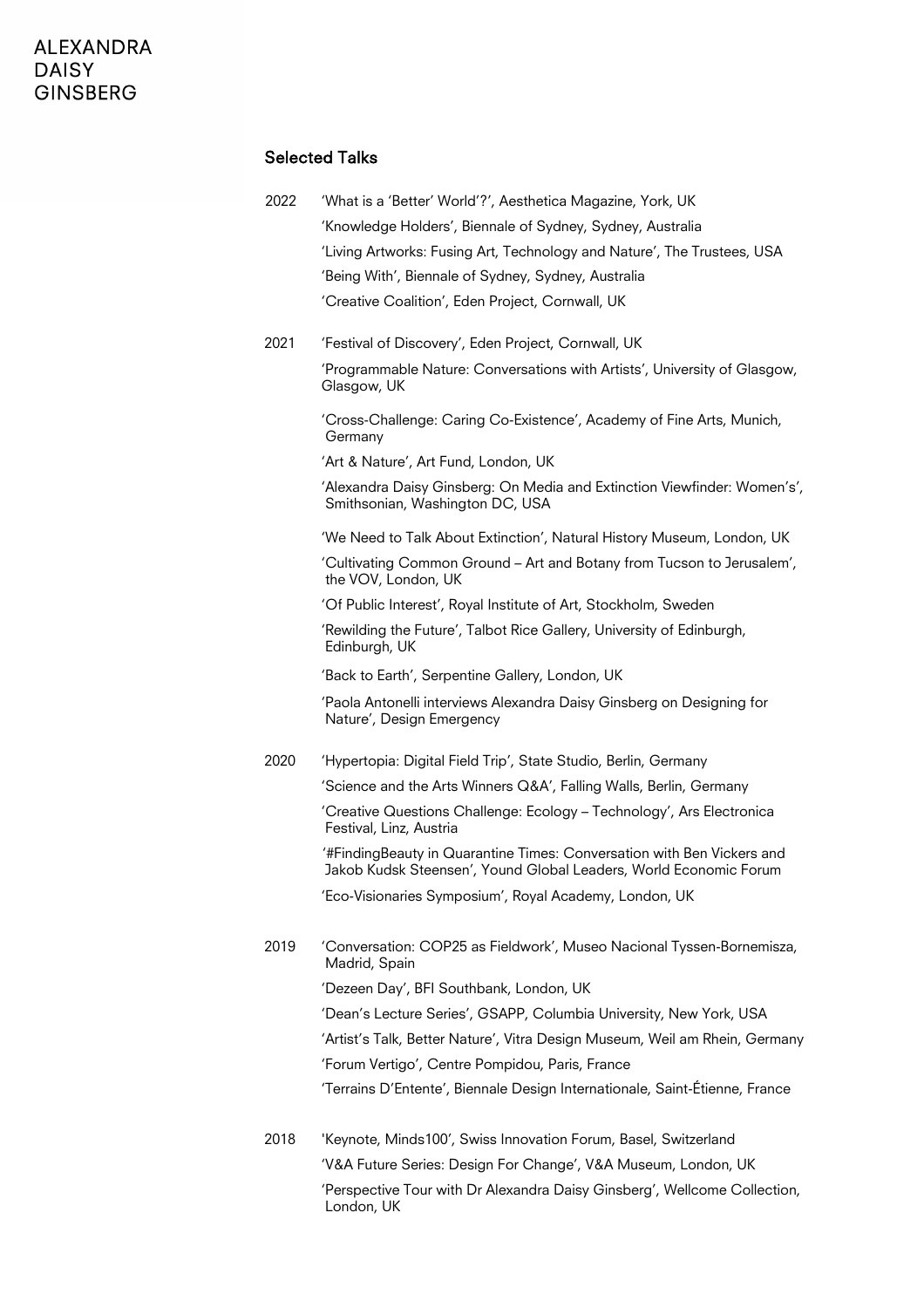|      | 'History of Biology Seminar: A Century of Engineering Life: Populations and<br>Ecosystems', Marine Biology Laboratory, Wood's Hole, MA, USA |
|------|---------------------------------------------------------------------------------------------------------------------------------------------|
|      | 'Better', Architectural Association, London, UK                                                                                             |
|      | 'Zooetics', MIT Art, Culture and Technology, Cambridge, MA, USA                                                                             |
|      | 'Panel: Artificial Life: Could We, Should We, Will We?', Science Museum,<br>London, UK                                                      |
|      | 'Speculative Futures', Parsons School of Design, New York, USA                                                                              |
|      | 'Symposium: The Risk Society', Design Museum, London, UK                                                                                    |
| 2017 | 'The New Yorker Tech Fest', Cedar Lake, New York, USA                                                                                       |
|      | 'The John W. Kluge Center Astrobiology Symposium', Library of Congress,<br>Washington DC, USA                                               |
|      | 'Papenek Symposium: Design and Ethics', Austrian Embassy, London, UK                                                                        |
|      | 'SB7.0, The Seventh International meeting on Synthetic Biology', National<br>University of Singapore, Singapore                             |
|      | 'Criteria, Critical Design Conference', Beirut Design Week, Beirut, Lebanon                                                                 |
|      | 'The Science of Design and Biology in Robotics', Royal Institution, London,<br>UK                                                           |
|      | 'Design & Politics Seminar Series: The Dream of Better', University of<br>Applied Arts, Vienna, Austria                                     |
| 2016 | 'Imagination for the Future, Global Design Forum', Victoria and Albert<br>Museum, London, UK                                                |
|      | 'DLD 16: Design and the Life Sciences', Munich, Germany                                                                                     |
| 2015 | 'What Design Can Do São Paulo', FAAP, São Paulo, Brazil                                                                                     |
|      | 'British Council Design Connections 10 x 10', Somerset House, London, UK                                                                    |
|      | 'Future Luxury Symposium: Future Materials', Victoria and Albert Museum,<br>London, UK                                                      |
|      | 'Knotty Objects MIT Media Lab Summit', MIT, Boston, USA                                                                                     |
|      | 'Tomorrow Today: Design Fiction and Social Responsibility', ICA, London,<br>UK                                                              |
|      | 'Strelka: Future Settlements', Strelka Institute, Moscow, Russia                                                                            |
| 2014 | 'Synthetic Aesthetics: New Frontiers in Contemporary Design', Museum of<br>Modern Art, New York City, USA                                   |
|      | 'In Conversation: AHRC Arts and Science Workshop, UCL, London, UK                                                                           |
|      | 'Longitude Prize Lounge', Science Museum, London, UK                                                                                        |
|      | 'V&A Late: Synthetic Aesthetic', Victoria & Albert Museum, London, UK                                                                       |
|      | 'National Affairs Series', Iowa State University, Ames, IA, USA                                                                             |
| 2013 | 'Science Meets Design – Technology Strategy Board', Design<br>Museum/Science Museum, London, UK                                             |
|      | 'Grow Your OwnCurators Talk', Science Gallery, Dublin, Ireland                                                                              |
|      | 'Improving Reality', Lighthouse, Brighton, UK                                                                                               |
|      | 'SB6.0: The Sixth International Meeting on Synthetic Biology', Imperial<br>College, London, UK                                              |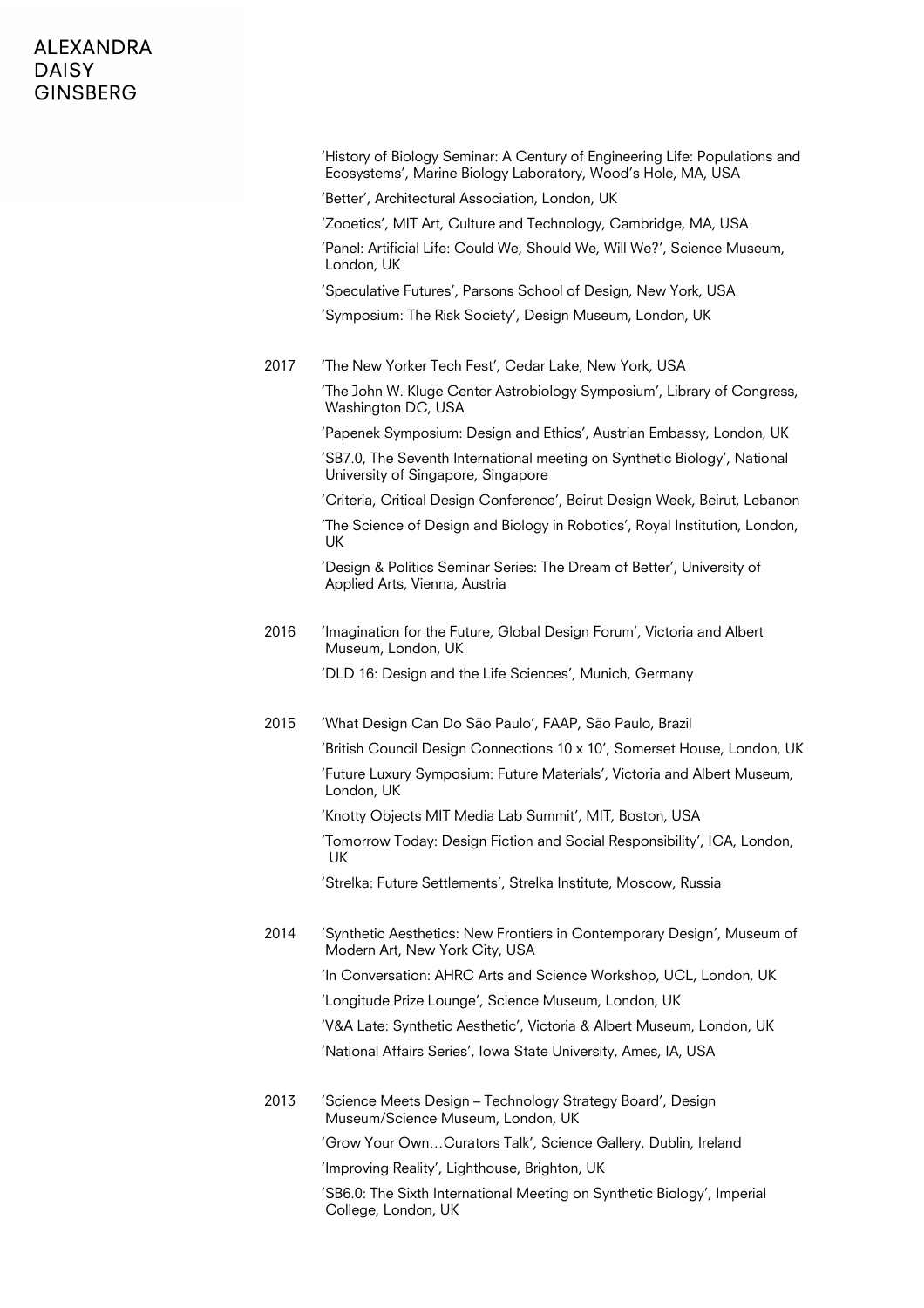|      | 'ArtScience Prize UK', Wellcome Trust HQ, London, UK                                                                                                                                                                                                             |
|------|------------------------------------------------------------------------------------------------------------------------------------------------------------------------------------------------------------------------------------------------------------------|
|      | 'Synthetic Biology & Aesthetics', Thematic Research School, Nice, France                                                                                                                                                                                         |
|      | 'Global Challenges Summit', The Royal Academy of Engineering, U.S.<br>National Academy of Engineering & Chinese Academy of Engineering, The Institution<br>of Engineering and Technology, London, UK<br>'Design Indaba Conference 2013', Cape Town, South Africa |
| 2012 | 'Chemistry for Tomorrow's World 2012', Royal Society of Chemistry,<br>London, UK                                                                                                                                                                                 |
|      | 'Picnic: Design Column #1 Micro Impact', Museum Boijmans Van Beuningen,<br>Amsterdam, Netherlands<br>'London Design Medal Winners Talk', London, UK                                                                                                              |
|      | 'Alterfutures: Alternative Future Scenarios Southern Africa: 1964 - 2050',<br>Arnolfini Gallery, Bristol, UK                                                                                                                                                     |
|      | 'Six Academies Symposia: Synthetic Biology for the Next Generation',<br>National Academy of Sciences, Washington DC, USA                                                                                                                                         |
|      | 'Designing Geopolitics 2', The Center for Design and Geopolitics, University<br>of California, San Diego, CA, USA                                                                                                                                                |
| 2011 | 'The Battle of Ideas', Royal College of Art, London, UK                                                                                                                                                                                                          |
|      | TEDGlobal, Edinburgh, UK                                                                                                                                                                                                                                         |
|      | 'Interacting with Society', Stanford University, Stanford, USA                                                                                                                                                                                                   |
|      | 'Science and the Future - The Future of Life', Oxford Literary Festival,<br>Oxford, UK                                                                                                                                                                           |
| 2010 | 'Synthetic Aesthetics Seminar', MIT Media Lab, Cambridge, USA                                                                                                                                                                                                    |
|      | 'Field Reports on Design and Synthetic Biology, Part 2', Columbia School of<br>Architecture, New York, USA                                                                                                                                                       |
|      | 'Tsinghua University Art Science Media Lab Symposium', Tsinghua<br>University, Beijing, China                                                                                                                                                                    |
|      | 'Man Made Nature', Natural History Museum, London, UK                                                                                                                                                                                                            |
| 2009 | 'Super Human: Revolution of the Species', Melbourne, Australia                                                                                                                                                                                                   |
|      | 'Plant Energy Biology Centre' and 'Art & Life Manipulation Course',<br>University of Western Australia, Crawley, Australia                                                                                                                                       |
|      | 'Near Future Laboratory', Los Angeles, USA                                                                                                                                                                                                                       |
| 2008 | 'SymbioticA Biotech & Art Workshop', Sandnes Science Museum, Norway                                                                                                                                                                                              |